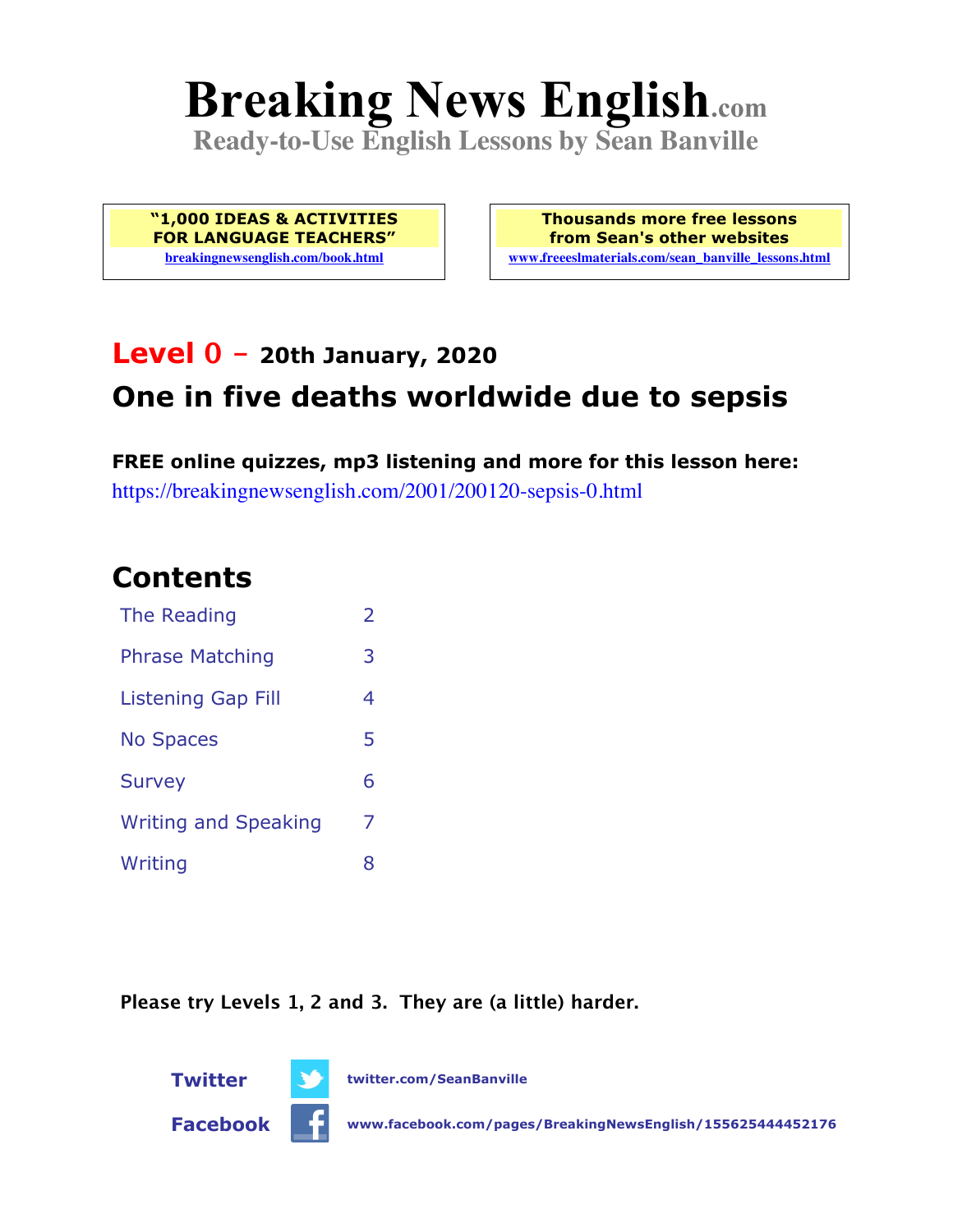#### **THE READING**

From https://breakingnewsenglish.com/2001/200120-sepsis-0.html

We know the names of killers like cancer, but not sepsis. This is dangerous. It is one of the world's biggest killers. Sepsis happens when our body puts too many chemicals into our blood to fight disease. The chemicals can damage our organs and kill us. Doctors once called this blood poisoning. Most sepsis cases are in children.

A study in a medical journal said 50 million people a year get sepsis. Twenty per cent of these die. This is double what we thought. Sepsis kills more people than cancer. A doctor is "alarmed" because sepsis, "is both preventable and treatable". He wants to stop sepsis killing babies. Doctors can treat sepsis with antibiotics.

Sources: https://**abcnews.go.com**/Health/deaths-caused-disease-heard/story?id=68354737 https://www.**livescience.com**/sepsis-deaths-worldwide.html https://www.**standard.co.uk**/news/world/sepsis-cancer-research-study-nhs-a4336621.html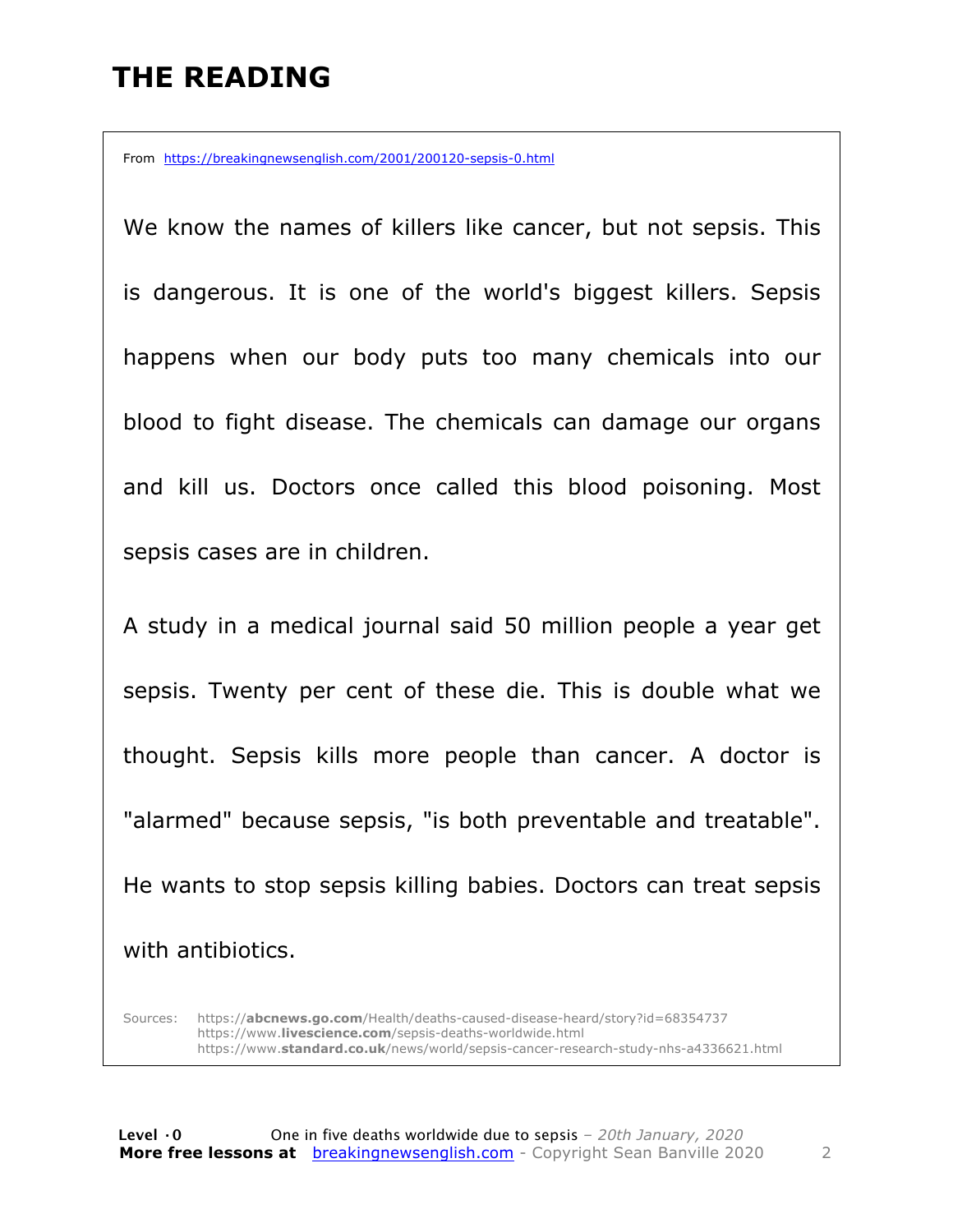## **PHRASE MATCHING**

From https://breakingnewsenglish.com/2001/200120-sepsis-0.html

#### **PARAGRAPH ONE:**

| 1. We know the names of killers |    | a. poisoning       |
|---------------------------------|----|--------------------|
| 2. This is                      |    | b. killers         |
| 3. one of the world's biggest   |    | c. are in children |
| 4. puts too many chemicals      |    | d. dangerous       |
| 5. fight                        |    | e. into our blood  |
| 6. damage our organs            | f. | disease            |
| 7. blood                        |    | g. like cancer     |
| 8. Most sepsis cases            |    | h. and kill us     |

#### **PARAGRAPH TWO:**

| 1. A study in a medical       |    | a. killing babies  |
|-------------------------------|----|--------------------|
| 2. 50 million people a year   |    | b. what we thought |
| 3. This is double             |    | c. antibiotics     |
| 4. Sepsis kills more people   |    | d. get sepsis      |
| 5. A doctor                   |    | e. and treatable   |
| 6. sepsis is both preventable | f. | than cancer        |
| 7. He wants to stop sepsis    |    | g. journal         |
| 8. treat sepsis with          |    | h. is alarmed      |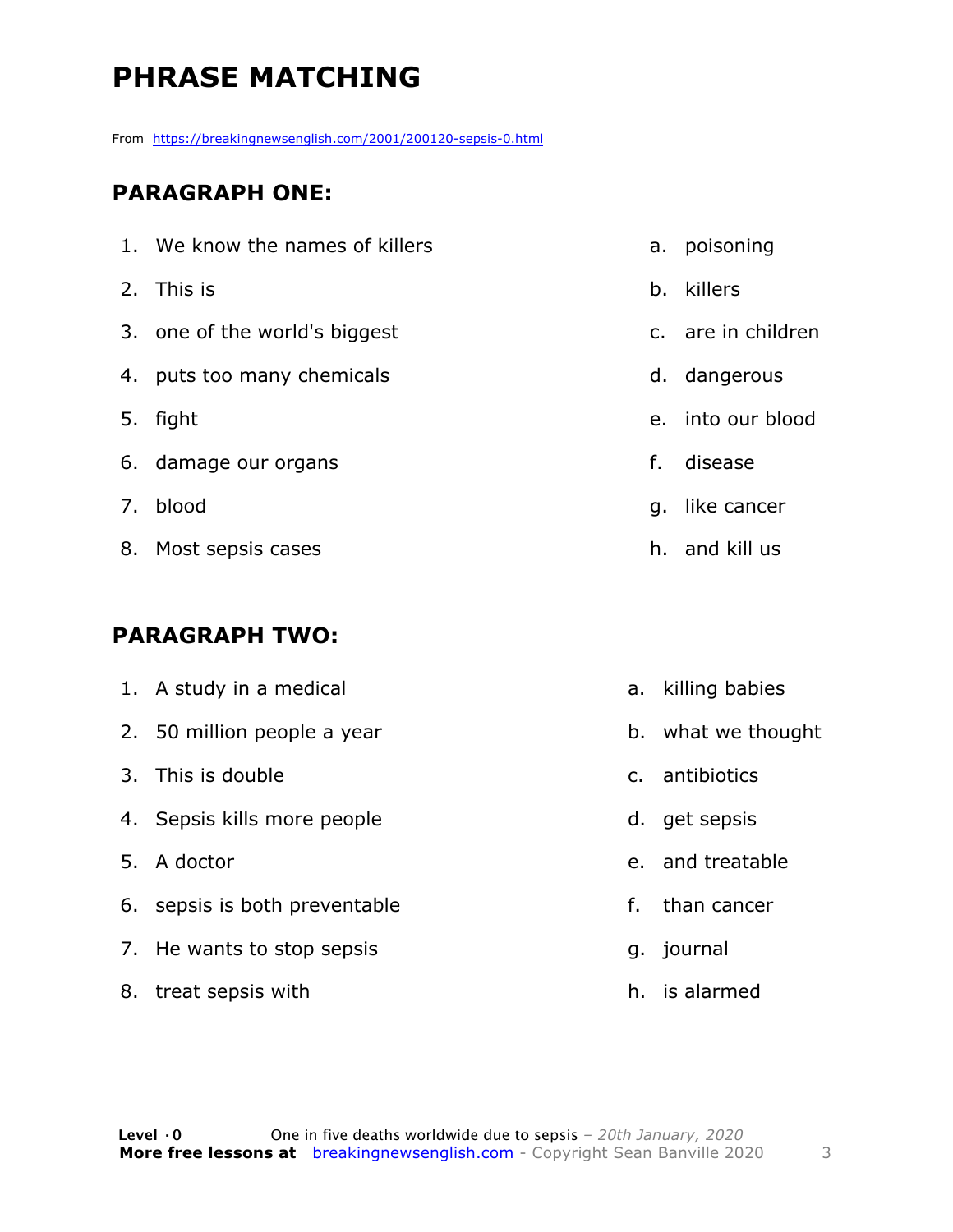### **LISTEN AND FILL IN THE GAPS**

From https://breakingnewsenglish.com/2001/200120-sepsis-0.html

| sepsis. This is dangerous. It (2) _______________________________the    |  |  |  |  |  |
|-------------------------------------------------------------------------|--|--|--|--|--|
| world's biggest killers. Sepsis happens when                            |  |  |  |  |  |
| (3) _____________________________too many chemicals into                |  |  |  |  |  |
| (4) __________________________________ fight disease. The chemicals can |  |  |  |  |  |
|                                                                         |  |  |  |  |  |
|                                                                         |  |  |  |  |  |
| children.                                                               |  |  |  |  |  |
|                                                                         |  |  |  |  |  |
| a year get sepsis. Twenty per cent (8) __________________________.      |  |  |  |  |  |
| This is double (9) ________________________. Sepsis kills more people   |  |  |  |  |  |
|                                                                         |  |  |  |  |  |
|                                                                         |  |  |  |  |  |
|                                                                         |  |  |  |  |  |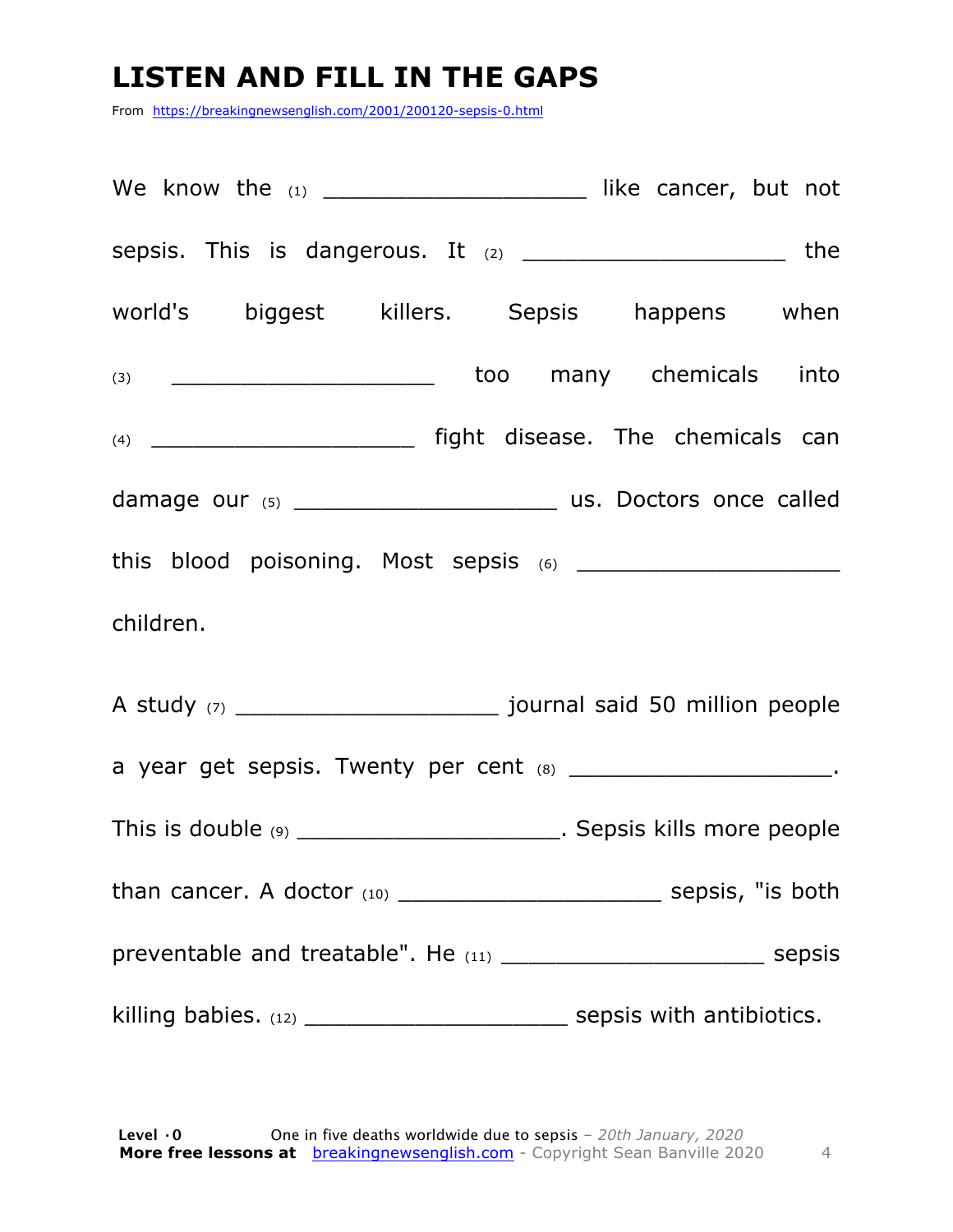# PUT A SLASH ( / ) WHERE THE SPACES ARE

From https://breakingnewsenglish.com/2001/200120-sepsis-0.html

Weknowthenamesofkillerslikecancer, butnotsepsis. Thisisdangerous

.Itisoneoftheworld'sbiggestkillers.Sepsishappenswhenourbodyputs

toomanychemicalsintoourbloodtofightdisease.Thechemicalscanda

mageourorgansandkillus.Doctorsoncecalledthisbloodpoisoning.Mo

stsepsiscasesareinchildren.Astudyinamedicaljournalsaid50millionp

eopleayeargetsepsis.Twentypercentofthesedie.Thisisdoublewhatw

ethought.Sepsiskillsmorepeoplethancancer.Adoctoris"alarmed"bec

ausesepsis,"isbothpreventableandtreatable".Hewantstostopsepsis

killingbabies.Doctorscantreatsepsiswithantibiotics.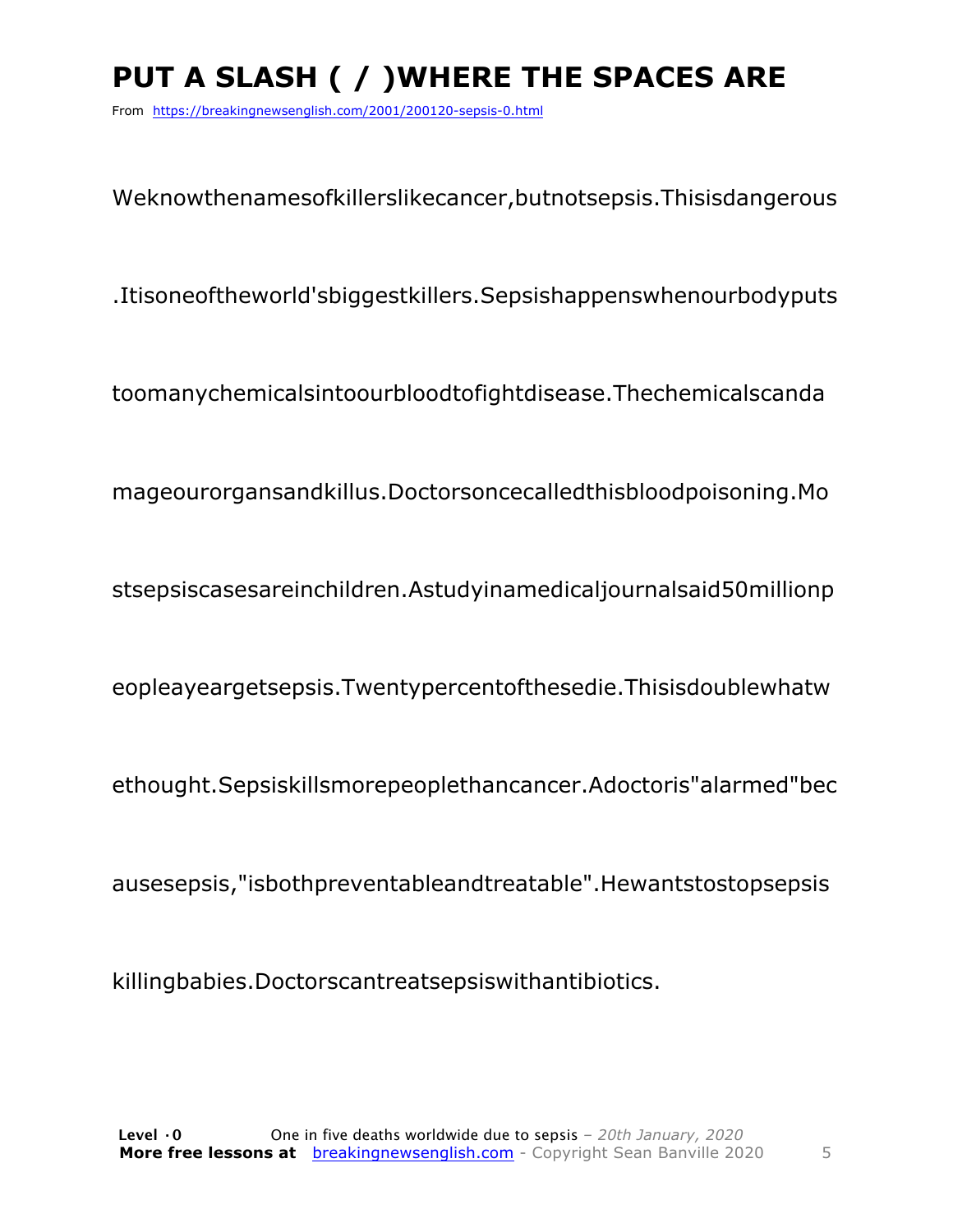### **SEPSIS SURVEY**

From https://breakingnewsenglish.com/2001/200120-sepsis-4.html

Write five GOOD questions about sepsis in the table. Do this in pairs. Each student must write the questions on his / her own paper.

When you have finished, interview other students. Write down their answers.

|      | STUDENT 1 | STUDENT 2 | STUDENT 3 |
|------|-----------|-----------|-----------|
| Q.1. |           |           |           |
| Q.2. |           |           |           |
| Q.3. |           |           |           |
| Q.4. |           |           |           |
| Q.5. |           |           |           |

- Now return to your original partner and share and talk about what you found out. Change partners often.
- Make mini-presentations to other groups on your findings.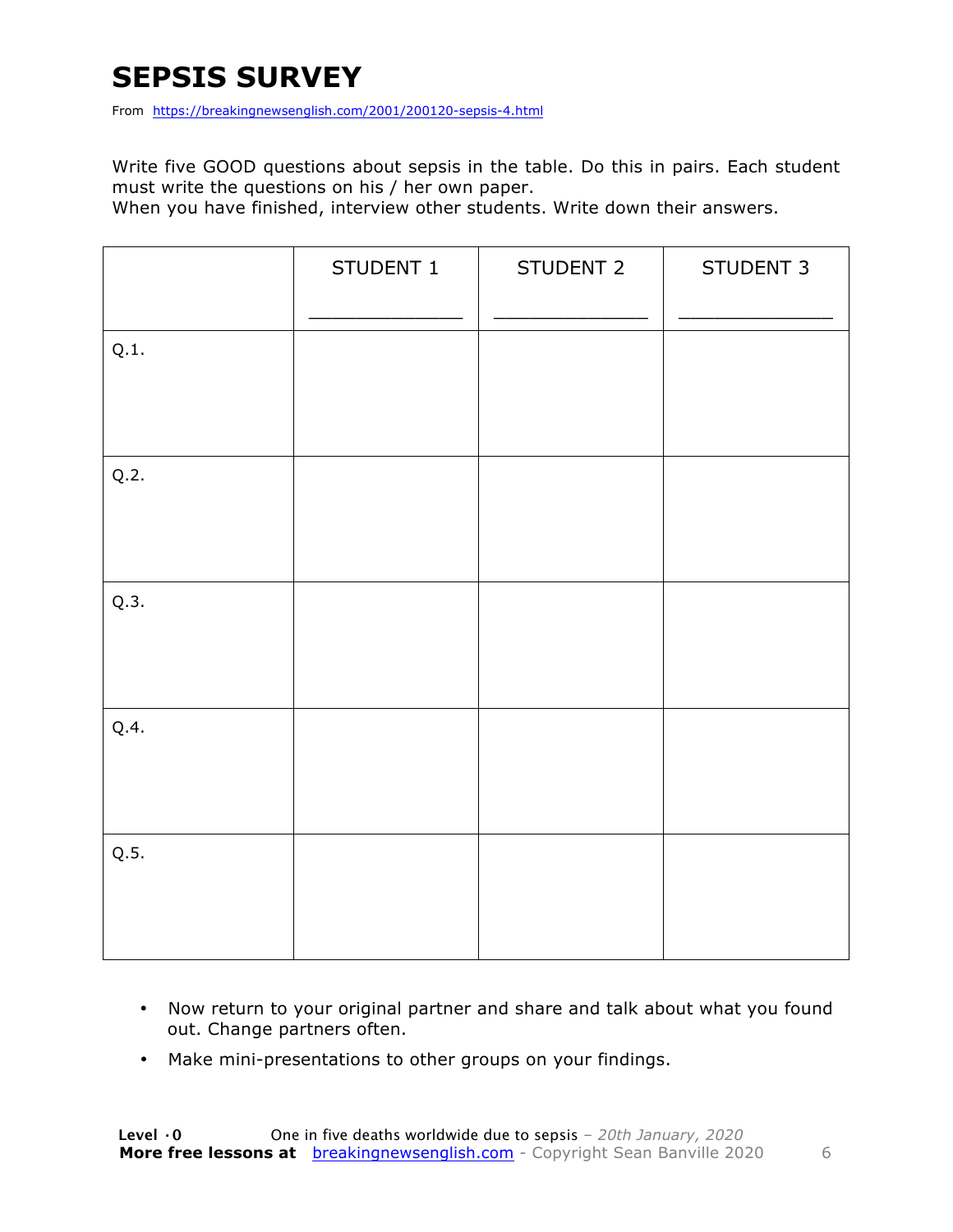### **WRITE QUESTIONS & ASK YOUR PARTNER(S)**

Student A: Do not show these to your speaking partner(s).

| a) |  |  |
|----|--|--|
| b) |  |  |
| c) |  |  |
| d) |  |  |
| e) |  |  |
| f) |  |  |
|    |  |  |

*One in five deaths worldwide due to sepsis – 20th January, 2020* More free lessons at breakingnewsenglish.com

-----------------------------------------------------------------------------

#### **WRITE QUESTIONS & ASK YOUR PARTNER(S)**

Student B: Do not show these to your speaking partner(s).

| a) |  |  |
|----|--|--|
| b) |  |  |
| c) |  |  |
| d) |  |  |
| e) |  |  |
|    |  |  |
| f) |  |  |